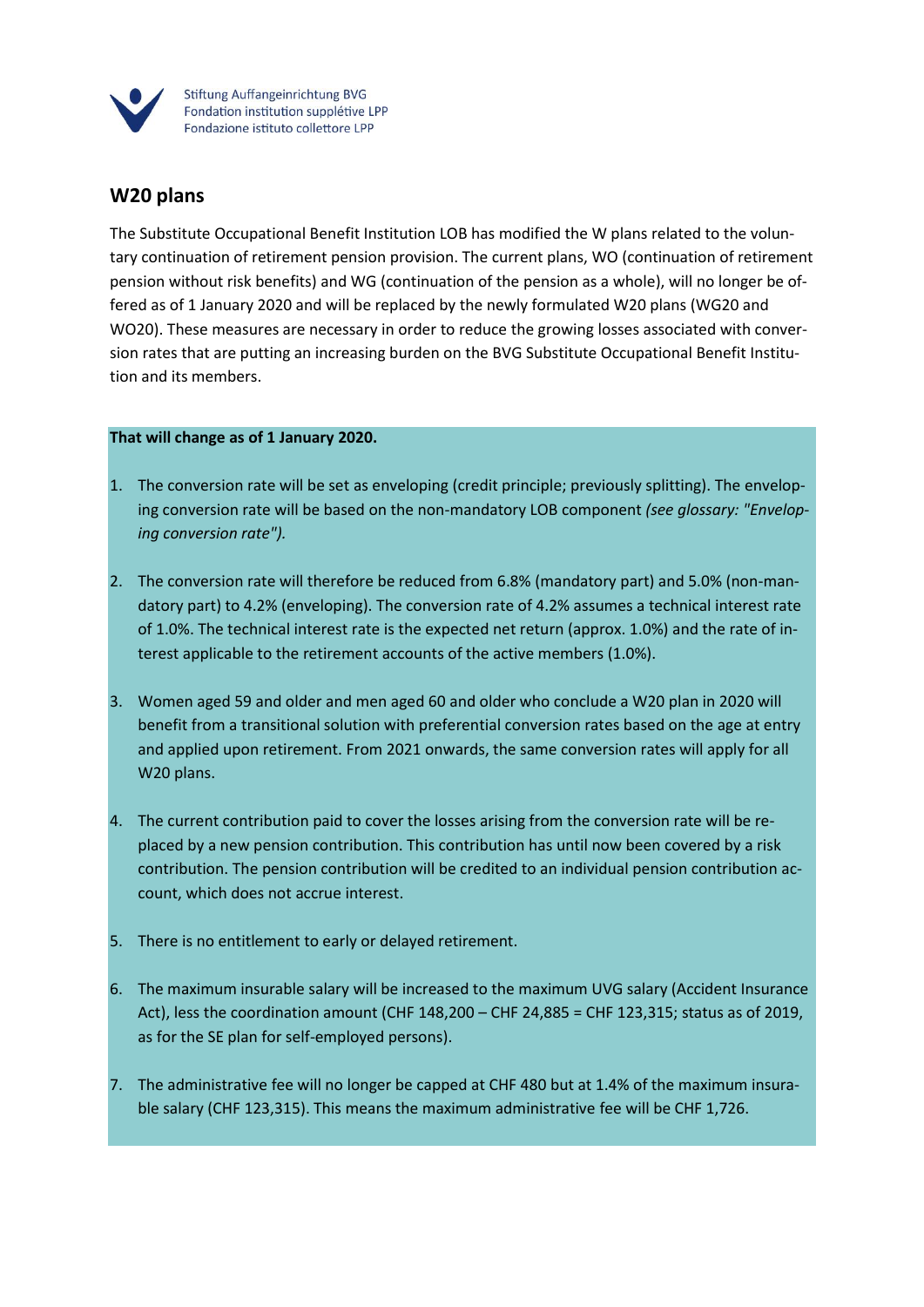## **Glossary**

|           | As of 1 January 2020, the following applies:                                                                                                                                                                                                                                                                                                                                                                                                                                                                                                                                                                                                                                                                                   |
|-----------|--------------------------------------------------------------------------------------------------------------------------------------------------------------------------------------------------------------------------------------------------------------------------------------------------------------------------------------------------------------------------------------------------------------------------------------------------------------------------------------------------------------------------------------------------------------------------------------------------------------------------------------------------------------------------------------------------------------------------------|
| WO plan   | The WO plan (continuation of retirement pension without risk benefits)<br>will no longer be offered as of 1 January 2020. It can only be concluded<br>by persons who withdraw from obligatory pension coverage prior to 1<br>January 2020 and then sign up for the WO plan within three months. The<br>WO plan will be replaced by the WO20 plan (see "WO20 plan"). For those<br>who have concluded the WO plan prior to 1 January 2020, nothing will<br>change. They will remain insured at the same conditions.                                                                                                                                                                                                              |
| WG plan   | The WG plan (continuation of the pension as a whole) will no longer be<br>offered as of 1 January 2020. It can only be concluded by persons who<br>withdraw from mandatory pension coverage prior to 1 January 2020 and<br>then sign up for the WO plan within three months. The WG plan will be<br>replaced by the WG20 plan (see "WG20 plan"). For those who have con-<br>cluded the WG plan prior to 1 January 2020, nothing will change. They<br>will remain insured at the same conditions.                                                                                                                                                                                                                               |
| WR plan   | The WR plan (risk insurance for the unemployed) will not be affected by<br>these changes and will be continued.                                                                                                                                                                                                                                                                                                                                                                                                                                                                                                                                                                                                                |
| WG20 plan | The WG20 plan (continuation of the pension as a whole) will succeed the<br>WG plan (see "WG plan"). As of 1 January 2020, it will only be possible to<br>conclude the WG20 plan, as the WG plan will no longer be offered. The<br>WG20 plan provides the same benefits as the WG plan, but with a con-<br>version rate of 4.2% calculated on an enveloping basis (see "Conversion<br>rate"; see "Enveloping conversion rate"). A transitional solution is in place<br>for 2020 (see "2020 transitional solution"). The technical interest rate<br>(see "Technical interest rate") is 1.0%. In contrast to the WG plan, a pen-<br>sion contribution will now be required (see "Pension contribution").                          |
| WO20 plan | The WO20 plan (continuation of retirement pension without risk bene-<br>fits) will succeed the WO plan (see "WO plan"). As of 1 January 2020, it<br>will only be possible to conclude the WO20 plan, as the WO plan will no<br>longer be offered. The WO20 plan provides the same benefits as the WO<br>plan, but with a conversion rate of 4.2% calculated on an enveloping ba-<br>sis (see "Conversion rate"; see "Enveloping conversion rate"). A transi-<br>tional solution is in place for 2020 (see "2020 transitional solution"). The<br>technical interest rate (see "Technical interest rate") is 1.0%. In contrast<br>to the WO plan, a pension contribution will now be required (see "Pen-<br>sion contribution"). |
| W20 plans | The W20 plans are the successors to the WO plan (see "WO plan") and<br>the WG plan (see "WG plan") and are referred to as the WG20 plan (see<br>"WG20 plan") and the WO20 plan (see "WO20 plan") respectively. As of 1<br>January 2020, it will only be possible to conclude these plans, as the WO<br>and WG plans will no longer be offered. The W20 plans offer the same<br>benefits but apply different conversion rates (see "Conversion rate"). A<br>transitional solution is in place for 2020 (see "2020 transitional solution").<br>The technical interest rate (see "Technical interest rate") is 1.0%.                                                                                                              |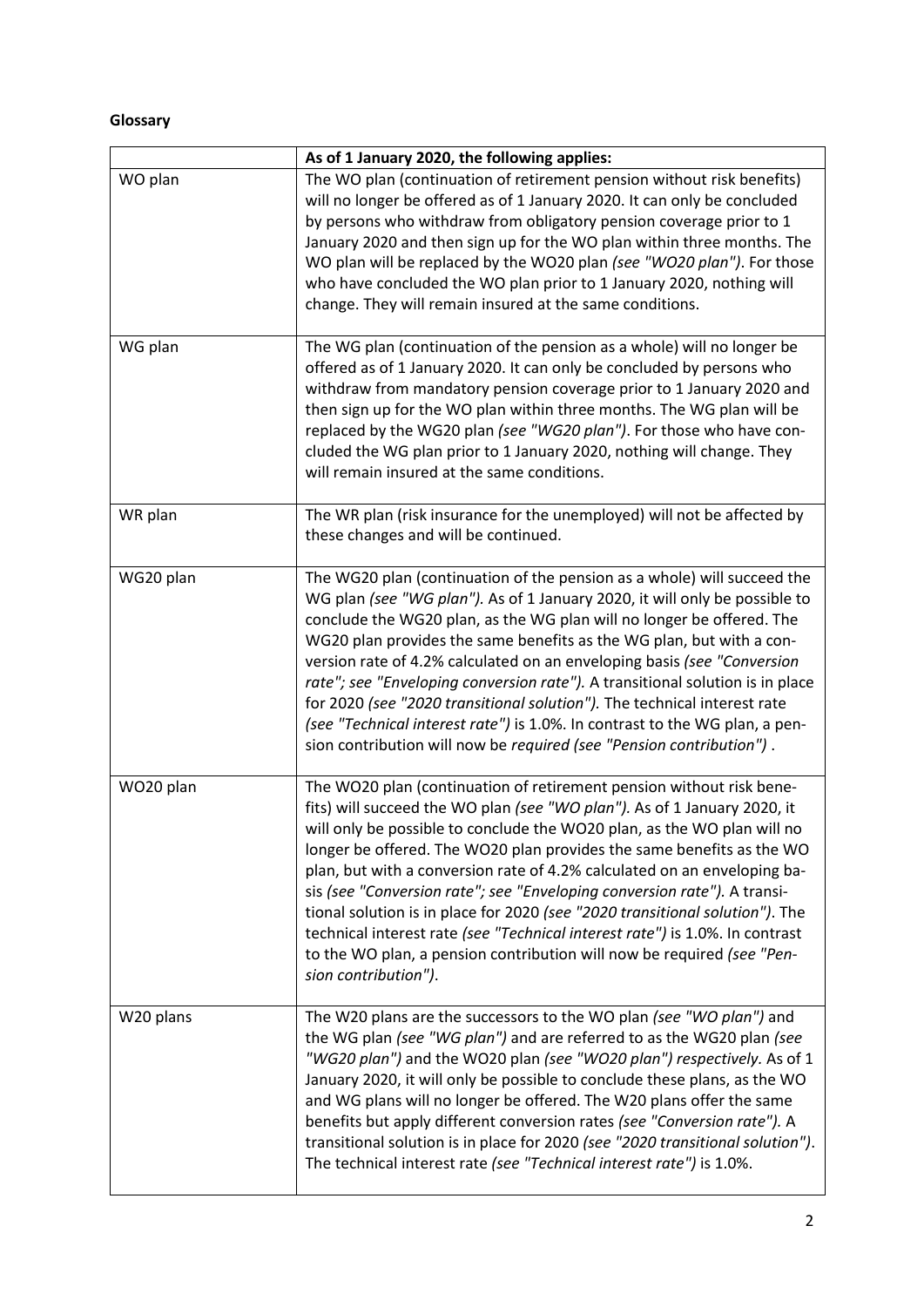| 2020 transitional solu-<br>tion     | Women aged 59 and older and men aged 60 and older who withdraw<br>from obligatory pension coverage on or before 30 December 2020 and<br>sign up for the W20 plans (see "W20 plans") within three months can<br>benefit from a transitional solution. The conversion rates applied (see<br>"conversion rate") will be based on the age at entry.                                                                                                                                                                                                                                                                                                                                                                                                                                                                                                       |
|-------------------------------------|-------------------------------------------------------------------------------------------------------------------------------------------------------------------------------------------------------------------------------------------------------------------------------------------------------------------------------------------------------------------------------------------------------------------------------------------------------------------------------------------------------------------------------------------------------------------------------------------------------------------------------------------------------------------------------------------------------------------------------------------------------------------------------------------------------------------------------------------------------|
| Conversion rate                     | The conversion rate is used to calculate the amount of the annual pen-<br>sion. Upon a person's retirement, the retirement savings that person has<br>amassed is multiplied by the conversion rate. In compulsory occupational<br>pension provision, the minimum LOB conversion rate is currently 6.8%.<br>For the W20 plans (see W20 plans), the Substitute Occupational Benefit<br>Institution LOB will offer a new enveloping conversion rate (see "Envelop-<br>ing conversion rate") of 4.2% as of 1 January 2020.                                                                                                                                                                                                                                                                                                                                |
| Enveloping conversion<br>rate       | When the principle of an enveloping conversion rate is applied in calcu-<br>lating the retirement pension, the mandatory and non-mandatory retire-<br>ment capital and any savings in vested benefits accounts are all multi-<br>plied by the same conversion rate, in contrast to the splitting approach<br>(see "Splitting"). Since under the principle of full inclusion the statutory<br>minimum benefits (LOB) are exceeded, the plan rules of pension funds<br>with enveloping benefits may also deviate with respect to the mandatory<br>LOB component.<br>The Substitute Occupational Benefit Institution will now offer a lower<br>conversion rate (see "Conversion rate") of 4.2% on non-mandatory bene-<br>fits. The mandatory LOB minimum benefits (see "Statutory minimum ben-<br>efits") will continue to be provided by the W20 plans. |
| Splitting                           | In the provision of occupational benefits (LOB), splitting is when the ben-<br>efits are calculated on the basis of at least two different conversion rates.<br>This means that the statutory portion has to be calculated using the con-<br>version rate stipulated under LOB (currently 6.8%). The non-mandatory<br>portion is calculated using a conversion rate that can be freely set by the<br>pension provider.<br>The Substitute Occupational Benefit Institution has applied the splitting<br>approach to the W plans since 1 January 2019. As of 1 January 2020, the<br>principle of enveloping will apply (see "Enveloping conversion rate").                                                                                                                                                                                              |
| Statutory minimum<br>benefits (LOB) | The W20 plans will continue to provide the statutory LOB minimum ben-<br>efits: A "shadow account" (see "Shadow account"), which tracks only the<br>mandatory LOB component, determines the theoretical retirement sav-<br>ings upon retirement. However, if the approach of enveloping (see "En-<br>veloping conversion rate") results in a pension entitlement below the<br>minimum LOB rate, the minimum benefits under LOB will nonetheless be<br>paid.                                                                                                                                                                                                                                                                                                                                                                                           |
| Technical interest rate             | The technical interest rate is the interest rate used in discounting future<br>benefits (and contributions in defined benefit schemes). The lower the<br>technical interest rate is, the greater the pension plan capital held by a<br>pension provider must be. The technical interest rate must be set such<br>that it can be financed by the return on the plan assets. The technical in-<br>terest rate is different from the rate of interest applied to the retirement<br>savings in the plan.                                                                                                                                                                                                                                                                                                                                                  |